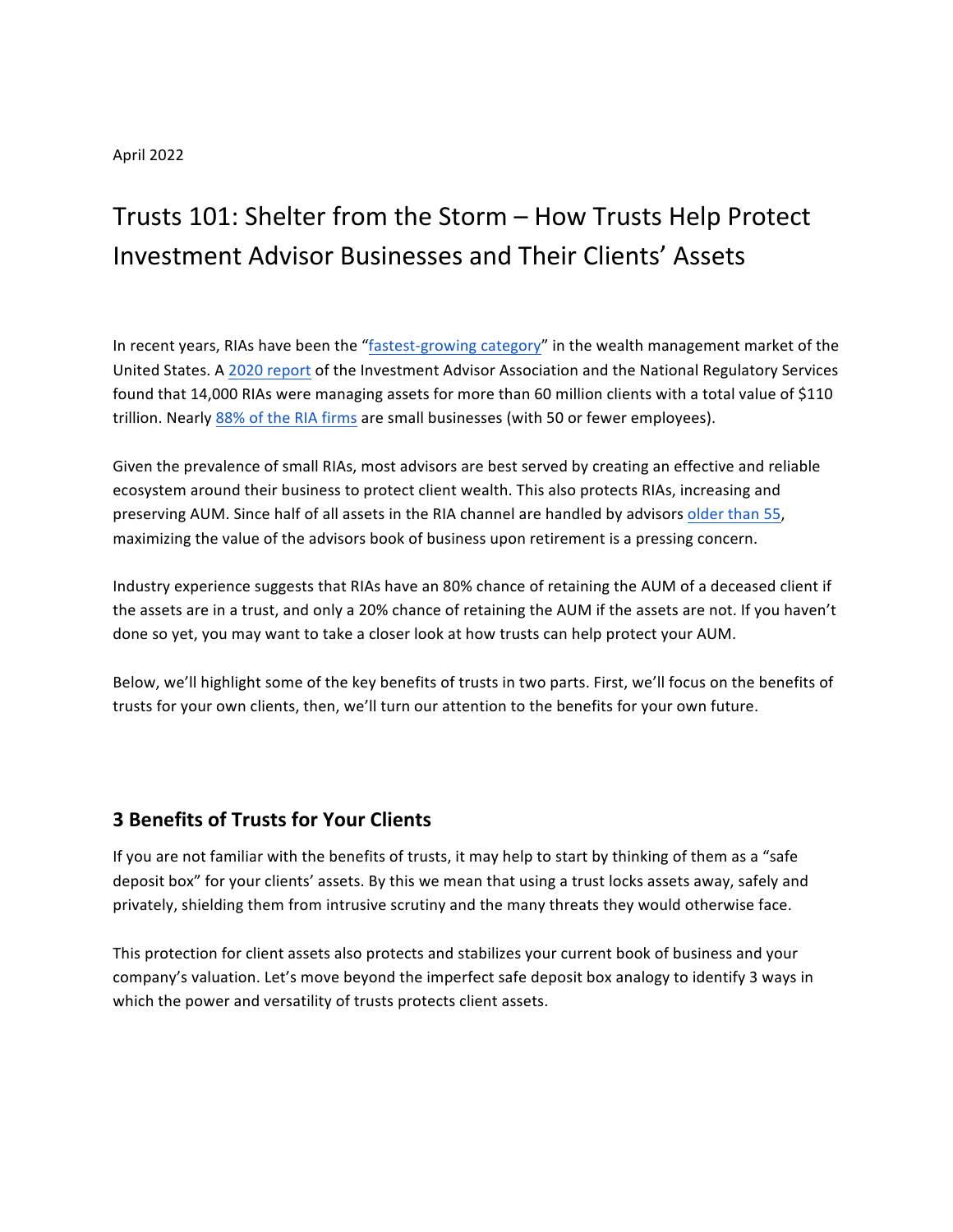#### **1. CONTROL**

Trusts offer control, allowing grantors to manage and direct the allocation and disbursement of assets; potentially reduce the tax burden on assets; and protect beneficiaries from creditors, financial inexperience, immaturity, or litigation, and can shield and support beneficiaries with special needs.

## **2. FLEXIBILITY**

Trusts offer flexibility, allowing grantors to pursue their objectives with regard to charitable giving or their specific vision for the future use or distribution of their accumulated assets; maintain and manage unique, non-liquid assets like art or real estate; and hold insurance policies and their proceeds for distribution according to the wishes of the grantor.

## **3. PRIVACY**

Trusts offer privacy, and the opportunity to avoid probate and the resulting delay in asset distribution after the death of the grantor; engage in private planning for business succession; and select beneficiaries without being limited by traditional definitions of family or relationships and make arrangements that - unlike probate - are not readily subject to challenge.

There are different types of trusts, each with its own benefits. The type best suited to each client depends on their specific circumstances. Even a brief review reveals that trusts offer distinct advantages for a significant number of your own clients. Now, let's look at some of the key benefits that trusts offer you.

## **3 Benefits of Trusts for Investment Advisors**

How do the varied protections that trusts provide to your clients also advance and provide stability for your AUM and your company's valuation?

## Access, Stickiness, Support

## 1. **ACCESS**

Trusts allow RIAs access to generations beyond the grantor providing an opportunity over the life of the trust to engage and interact with the next-generation beneficiaries; facilitating the building of relationships with the beneficiaries; and increasing your chances of retaining the business moving forward. With the use of directed trusts for instance, you as the investment advisor can actually be written into the trust document ensuring your continued management of assets across wealth transfers and transitions.